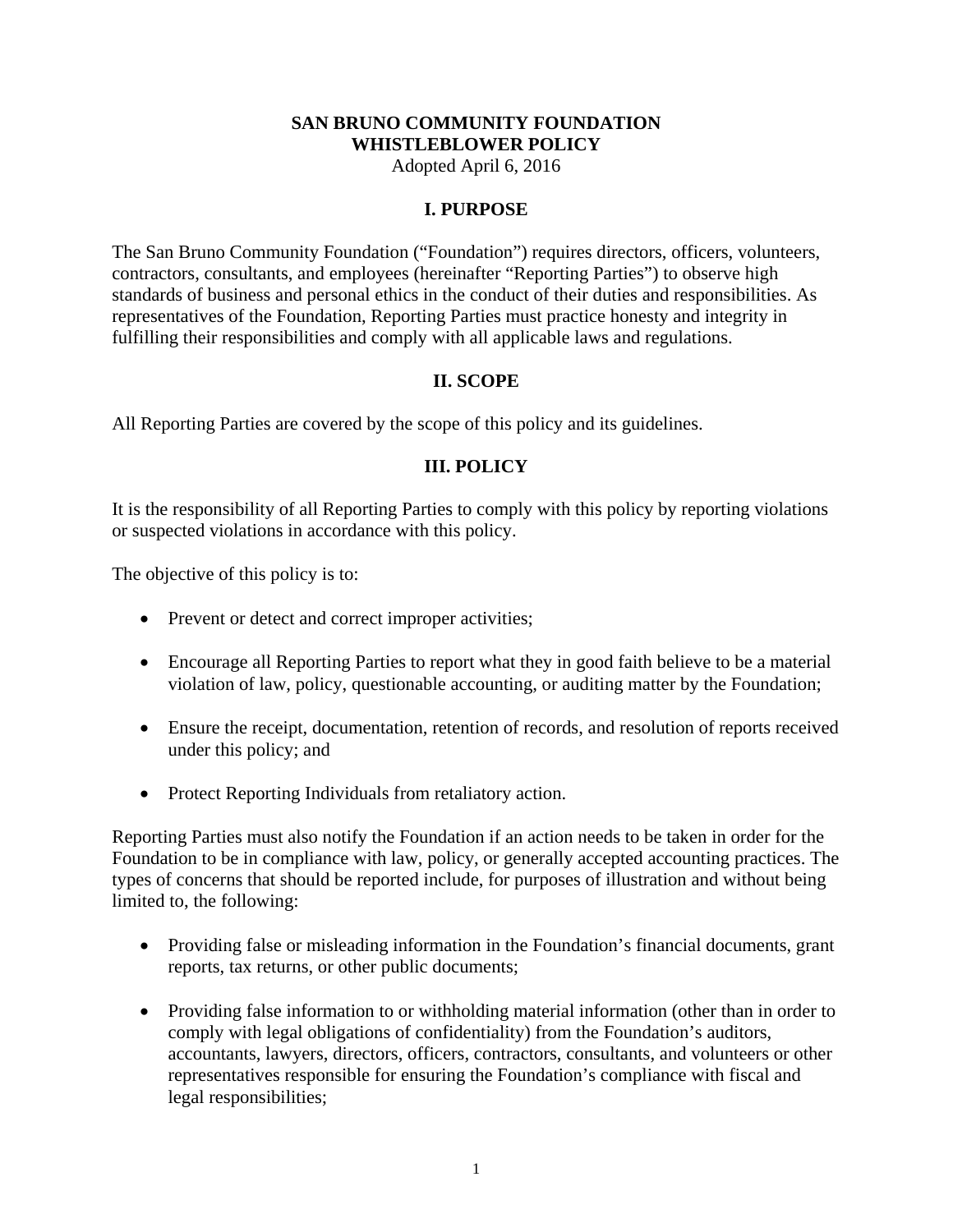- Embezzlement, private benefit, or misappropriation of funds;
- Material violation of Foundation policies including, among others, confidentiality, conflict of interest, whistleblower, ethics, and document retention;
- Discrimination based on race, gender, sexual orientation, ethnicity, disability, or other classifications protected by law; and/or
- Facilitation or concealing any of the above or similar actions.

# **IV. PROCEDURES FOR REPORTING**

Reporting Parties may submit concerns to the Executive Director. If the Reporting Party is not comfortable reporting to the Executive Director, or if he/she does not believe the issue is being properly addressed, the Reporting Party may report directly to the Board President or, alternatively, to the Vice President.

The Executive Director (or the Board President or Vice President, if appropriate) will acknowledge receipt of the report to the Reporting Party if the Reporting Party is known and will then investigate all reports filed in accordance with this policy to determine if the allegations are substantiated, whether the issue reported is material, and what, if any, corrective actions are necessary. A report of all matters raised under this policy will be provided to the full Board of Directors.

The Executive Director (or the Board President or Vice President, if appropriate) shall have full authority to investigate concerns raised in accordance with this policy and may retain outside legal counsel, accountants, private investigators, or any other resource that he/she believes is necessary to conduct a full and complete investigation of the allegations.

### **A. No Retaliation**

No Reporting Party who in good faith reports a violation of any applicable law or regulation internally to the Executive Director (or the Board President or Vice President, if appropriate), or externally to a government or law enforcement agency or any public body conducting an investigation, hearing, or inquiry, shall suffer harassment, retaliation, or adverse employment consequence as a result of such good faith report. An employee who retaliates against a Reporting Party who in good faith reports a violation is subject to discipline up to and including termination of employment. This policy is intended to encourage and enable Reporting Parties to raise serious concerns within the organization prior to seeking resolution outside the organization.

### **B. Obligation to Act in Good Faith**

Anyone filing a complaint concerning a violation or suspected violation of this policy must be acting in good faith and have reasonable grounds for believing the information disclosed